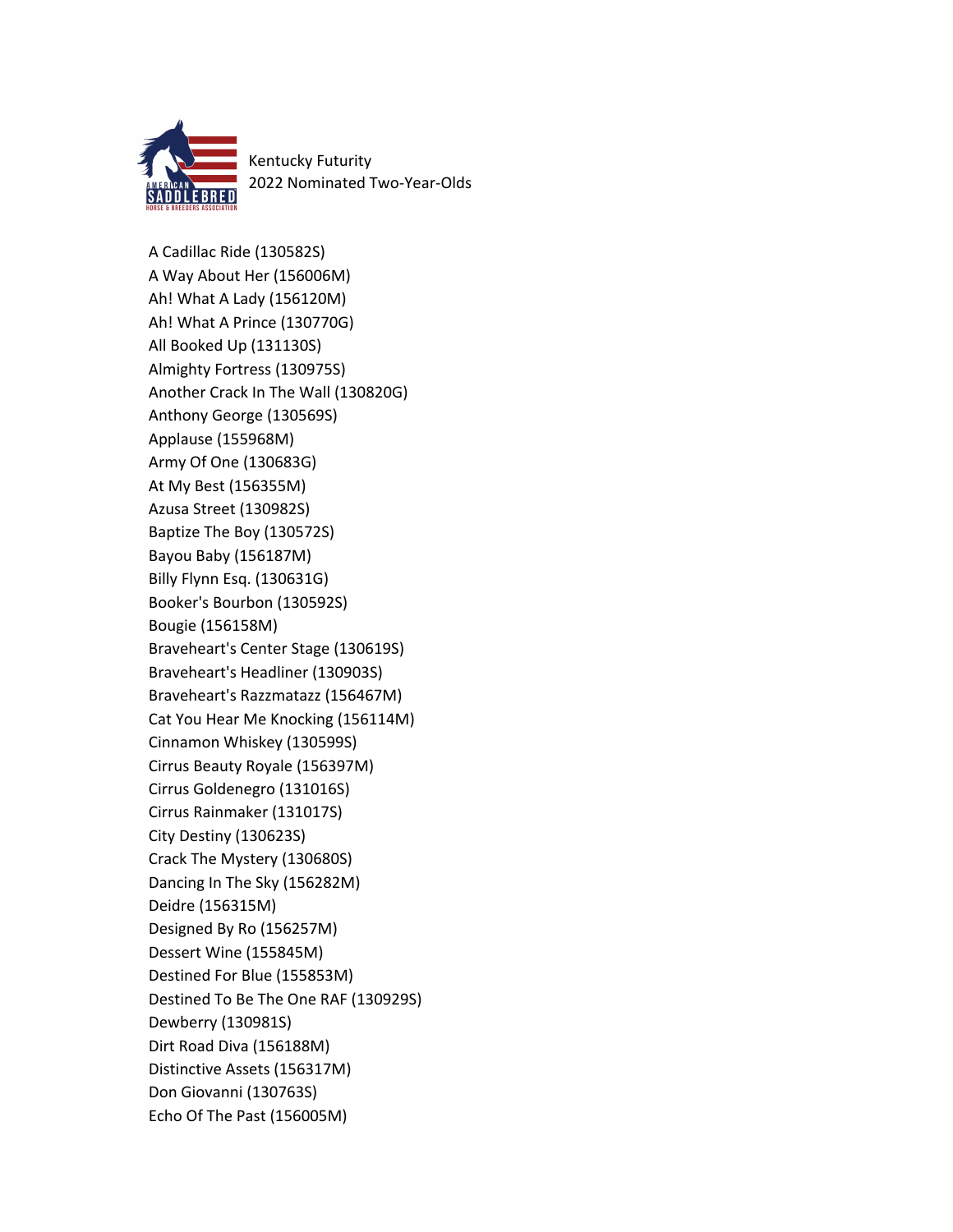EG Eventually Twenty (131115S) EG Lilianne Twenty (156457M) EG Tiger Twenty (131118S) EG Wizard Twenty (131128S) Fabulously Fancy (155962M) Fearless Fosdick RAF (130936S) Feather Duster (130821S) Forgive My Spots (156369M) Fox Grape's Lily Munster (155932M) Frosted Cowboy (130668S) Get You The Moon (130499S) Gold Miner's Daughter (156354M) Got My Swagger On (130674G) Greenbrier's Winston Jett (131104G) Grey Ridge Black Mamba (130561S) Grey Ridge March Madness (130567G) Grey Ridge Tiny Dancer (155950M) Hillcroft Destiny's Child (156139M) Hope For The Future (156043M) Horizon Five Twenty Twenty (156379M) Horizon Four Twenty Twenty (156378M) Horizon Six Twenty Twenty (131035S) Horizon Three Twenty Twenty (156377M) I Need Joe Lovin' (130558S) I'm A Performer (130675G) I'm Dreamy Too (156140M) I'm Her Legacy (156256M) I'm Lovely Too (156047M) I'm Swingin' (155967M) Inside Joke RWF (156361M) It's About Vegas (130979S) It's My Lucky Day (130492S) Jeaux Burreaux (131013S) Joe's Mystery Girl (156118M) Just About Right (156225M) Just My Style (156112M) Katla (156111M) Keira (155847M) Krackin' Joekes (156068M) Lady Juliana (156280M) Lavender Sangria (156318M) Leave No Doubt (130613S) Let's Hear It (130737S) Like A Samurai (130550S) Maker's Forty-Six (130853S) Marc Of Thunder (130710S) Marcus Lemonis (130590G)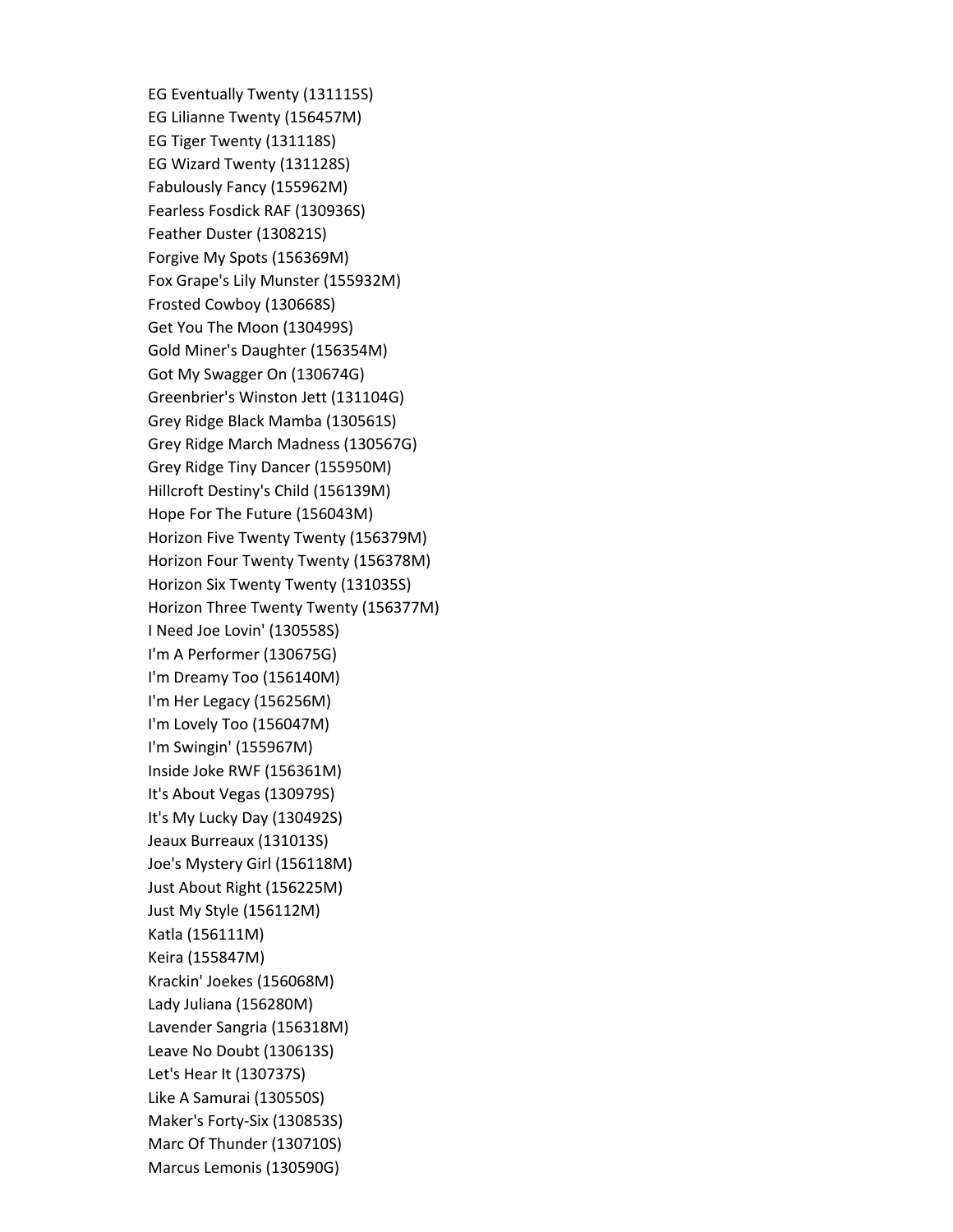Marian's Ace Lightning (131025S) May Contain Nuts (155998M) Meet Me In Rio (130719S) Melrose Baywatch (131110S) Melrose Cover Girl (156447M) Mercury Man (130574S) Moment To Tango (130810S) Moon Destiny (156014M) Mountjoy's Morning Star (156368M) Mountjoy's Pair A Dice (130687S) Mrs. Robertson (156314M) Ms. D Lish (156293M) Ms. Leslie Jordan (156468M) Murder Hornet TS (130573S) My Bateleur (130673S) My Beau And Arrow (130497S) Mz Legz (156357M) Nutcracker's The Thunder Rolls (156244M) Nuttin' Like Me (156051M) On The Sunnyside (130840S) One Night Standards (130580S) Our Chocolate Kisses (156381M) Out With Apollo (130920S) Outbreak (130672S) Perfect Tan (130880G) Pitch (156356M) Points In The Paint (130985G) Pour Me A Double (156084M) Prince Harry (130766S) Princess Zelda (155992M) Raindrop Kid (130918S) Reach Out (156261M) Rhema (156316M) Rhiannon (156137M) Rock This Way (130813S) Rose Arbor Venetia (156269M) Samur's King Of Black Jack (130576G) Samur's Secret Encounter (156394M) Santana Vanna (156449M) Sensei (130812S) Sharknado (130614S) She's In My Head (155882M) She's Just My Style (156136M) She's Out Of My League (156045M) Sincerely Kelly (156313M) Sing It Out (130738S) Sir William's Showstopper (130498S) Smashville (130980S) Social Distancing (130734S) Sophia Lily (156319M) Soul Singer (156094M) Spring Lane's Grace And Glory (155976M) Star Of Samur (130851S)